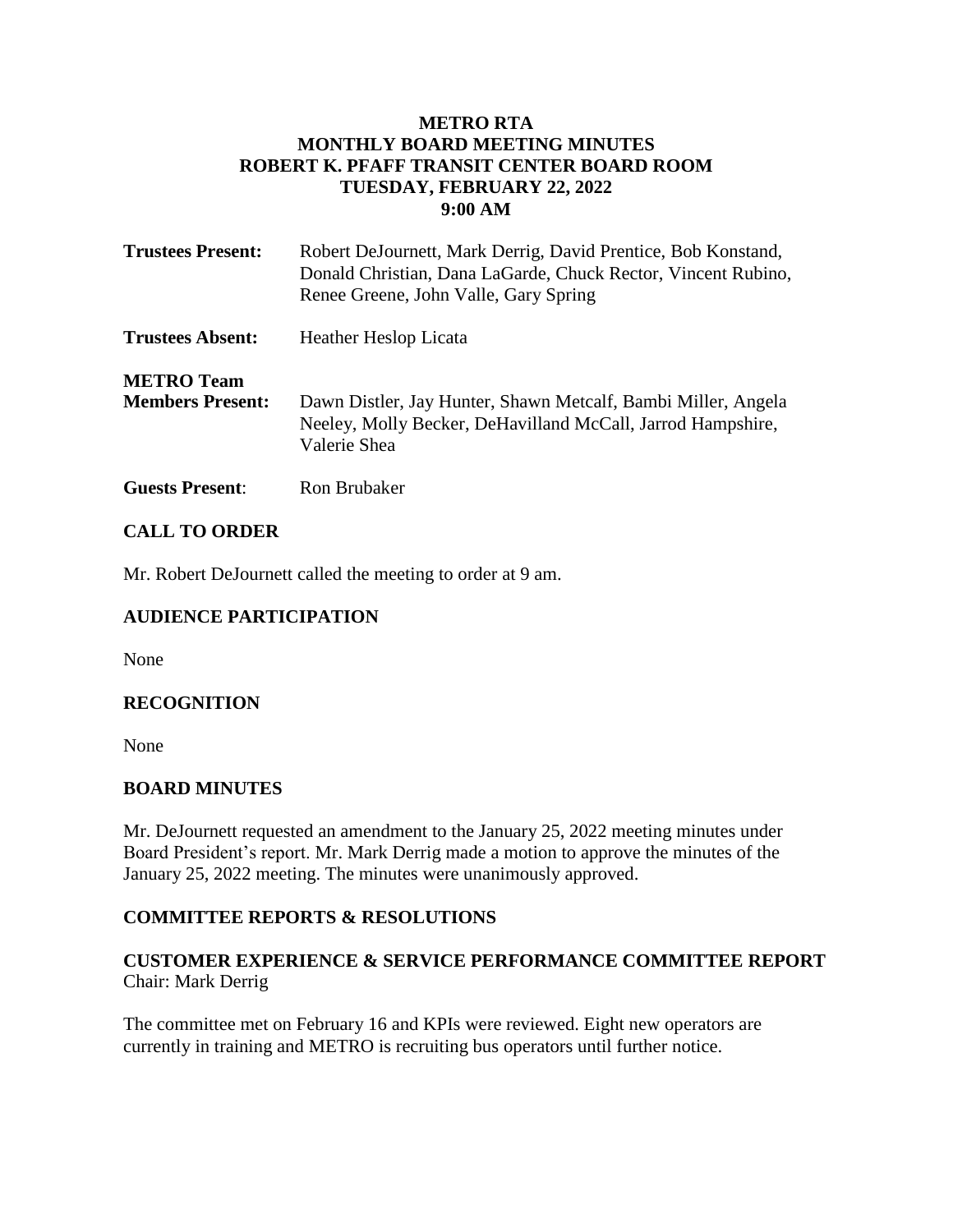**Resolution 2022-04:** A resolution authorizing the disposal or transfer of certain assets owned by METRO Regional Transit Authority. Mr. Derrig made a motion for approval. All those present voted 'yes'. Resolution 2022-04 was unanimously approved.

## **ASSET PROTECTION & DEVELOPMENT COMMITTEE REPORT**

Chair: Chuck Rector

The committee met and reviewed KPIs.

# **PLANNING / MARKETING / RAIL COMMITTEE REPORT**

Chair: Donald Christian

The committee met. Mr. Donald Christian asked Ms. Valerie Shea and Ms. Molly Becker to give a brief update to the Board. There was discussion about Reimagine METRO public outreach efforts.

# **FINANCE & AUDIT COMMITTEE REPORT**

Chair: Vincent Rubino

The committee met on February 16. KPIs and financials were reviewed. Mr. Vincent Rubino stated a resolution addressing METRO's procurement policy was discussed and withheld for further review.

### **GOVERNANCE COMMITTEE REPORT**

Chair: Gary Spring

The committee met to discuss board elections prior to their annual meeting in March. The committee is recommending the President and Vice President continue for another term; however, nominations will be accepted from the floor at the March committee meeting. Mr. Gary Spring stated he and Mr. Robert Konstand are reviewing the bylaws for potential revisions to bring back to the committee for consideration.

# **OTHER BUSINESS**

None

### **OFFICERS' REPORT**

**Board President:** Mr. DeJournett commended Ms. Dawn Distler and the team for successfully reaching an agreement with the TWU and thanked everyone for attending the special board meeting on February 16. He acknowledged there is still a lot of work to do to build and foster positive relationships with the union and organization. There are a few upcoming conferences for board members to attend, such as the [APTA] Legislative Conference. Information will be provided to the board by Ms. Distler.